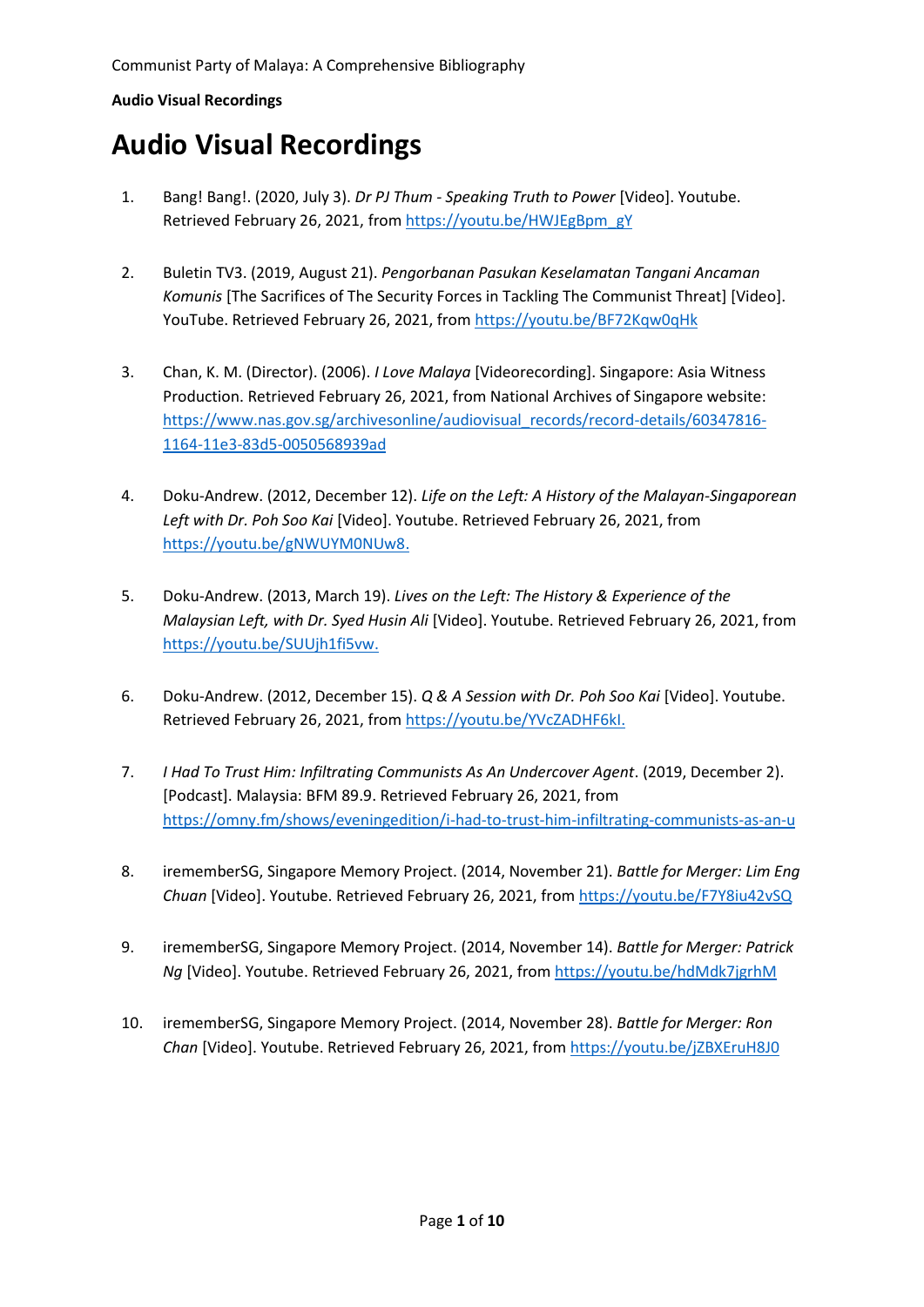- 11. Yuen, Y. L. (2011, August 23). Defending The Nation In Its Darkest Hours. In *Merdeka Series 2011: Many Voices, One History* [Podcast]. Malaysia: BFM 89.9. Retrieved February 26, 2021, from [https://www.bfm.my/podcast/morning-run/current-affairs/current-affairs-](https://www.bfm.my/podcast/morning-run/current-affairs/current-affairs-230811-yuen-yuet-leng)[230811-yuen-yuet-leng](https://www.bfm.my/podcast/morning-run/current-affairs/current-affairs-230811-yuen-yuet-leng)
- 12. James, W. R. (Creator). (1949-1950) *Operations by 1st Battalion 6th Gurkha Rifles During The Malayan Emergency* [Film]. Retrieved February 26, 2021, from Imperial War Museum website[: http://www.iwm.org.uk/collections/item/object/1060018227](http://www.iwm.org.uk/collections/item/object/1060018227)
- 13. KiniTV. (2009, December 8). *The Hatyai Peace Accord - Stories from veterans Part I* [Video]. Youtube. Retrieved February 26, 2021, from<https://youtu.be/HMBdpu9RPNU>
- 14. KiniTV. (2009, December 8). *The Hatyai Peace Accord - Stories from veterans Part II* [Video]. Youtube. Retrieved February 26, 2021, from <https://youtu.be/KHdmLRJd0Vw>
- 15. KiniTV. (2009, December 10).*The Hatyai Peace Accord - Stories from veterans Part V* [Video]. Youtube. Retrieved February 26, 2021, from <https://youtu.be/pNjcmBo9QPc>
- 16. KiniTV. (2009, December 14). *Rahim Noor on Peace Accord and Chin Peng - Part II* [Video]. Youtube. Retrieved February 26, 2021, from <https://youtu.be/-7ai6AcF4YY>
- 17. KiniTV. (2009, December 15). *Rahim Noor on the Hatyai Peace Accord and Chin Peng* [Video]. Youtube. Retrieved February 26, 2021, from <https://youtu.be/QkA9tj-0mf0>
- 18. KiniTV. (2009, December 15). *The Hatyai Peace Accord - Stories from veterans Part VIII* [Video]. Youtube. Retrieved February 26, 2021, from <https://youtu.be/8wOQiHHTOF4>
- 19. KiniTV. (2009, September 1). *The Last of CPM's Indian Communists* [Video]. Youtube. Retrieved February 26, 2021, from <https://youtu.be/neQ3rXisNL0>
- 20. Legislative Assembly, Singapore. (1956, November 5). *Legislative Assembly Sitting From 5 November 1956 to 6 November 1956* [Audio recording]. Singapore: Parliament Secretariat. Accession No: 1999001054. Retrieved from National Archives of Singapore website: [https://www.nas.gov.sg/archivesonline/audiovisual\\_records/record-details/547717b9-](https://www.nas.gov.sg/archivesonline/audiovisual_records/record-details/547717b9-1164-11e3-83d5-0050568939ad) [1164-11e3-83d5-0050568939ad](https://www.nas.gov.sg/archivesonline/audiovisual_records/record-details/547717b9-1164-11e3-83d5-0050568939ad)
- 21. Legislative Assembly, Singapore. (1956, November 6). *Legislative Assembly Sitting On 6 November 1956* [Audio recording]. Singapore: Parliament Secretariat. Accession No: 1999001055. Retrieved from National Archives of Singapore website: [https://www.nas.gov.sg/archivesonline/audiovisual\\_records/record-details/54772d73-](https://www.nas.gov.sg/archivesonline/audiovisual_records/record-details/54772d73-1164-11e3-83d5-0050568939ad) [1164-11e3-83d5-0050568939ad](https://www.nas.gov.sg/archivesonline/audiovisual_records/record-details/54772d73-1164-11e3-83d5-0050568939ad)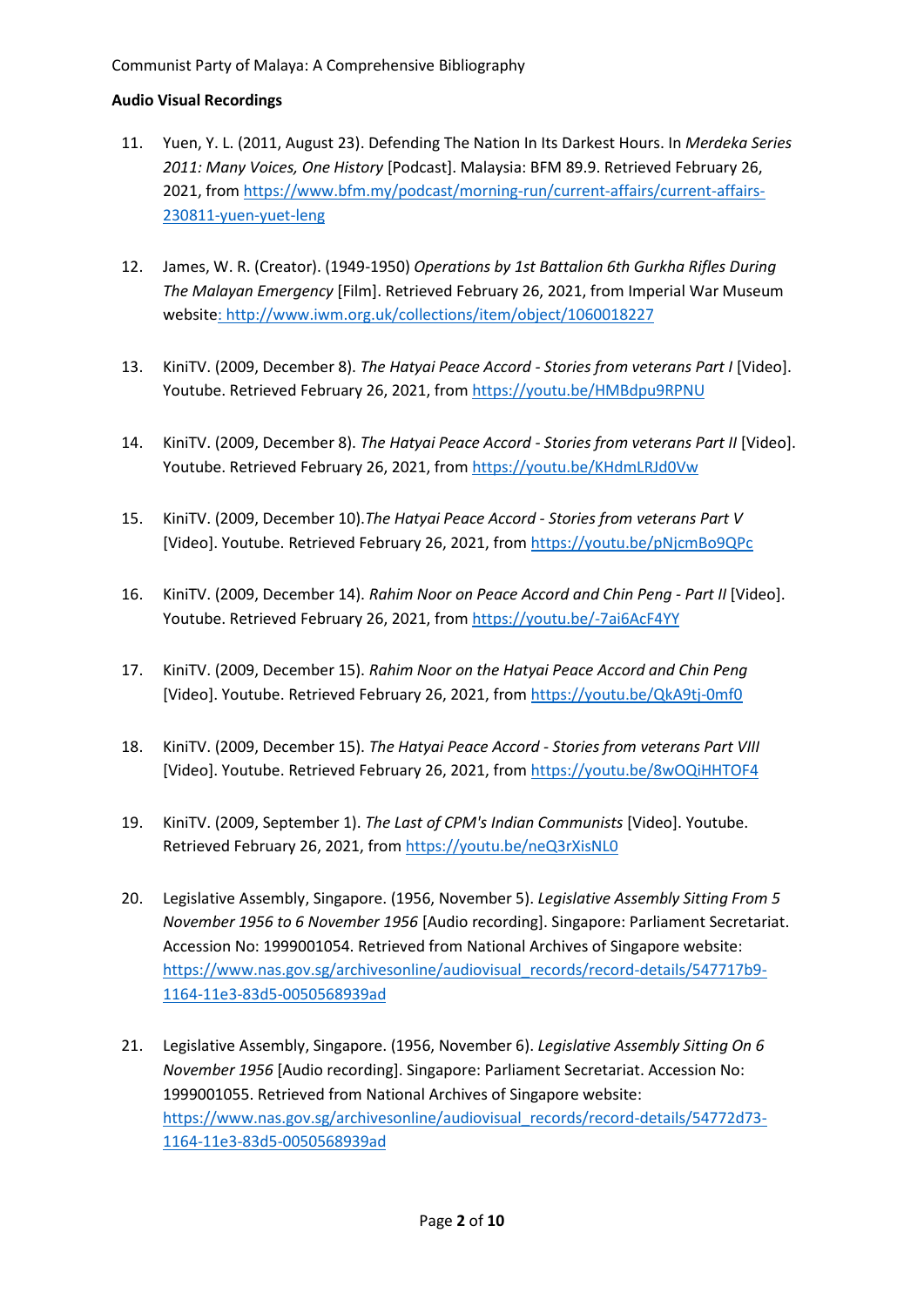- 22. Lemkin, R., & Solanki, P. (Producers). (1998, June 19). *Malaya: the Undeclared War. Produced by Robert Lemkin and Paresh Solanki* [Film]. BBC Two. Retrieved February 26, 2021, from YouTube: <https://youtu.be/pBRMRf0JVJc>
- 23. MichaelRogge. (2011). *Singapore and jungle fight in Malaya in 1950* [Film]. Retrieved February 26, 2021, from YouTube[: https://youtu.be/gEoltuCZG-E](https://youtu.be/gEoltuCZG-E)
- 24. MichaelRogge. (2011). *Malaya's jungle fight In 1952* [Film]. Retrieved February 26, 2021, from YouTube:<https://youtu.be/oAO9xqXZ6BQ>
- 25. Ministry of Home Affairs, Singapore. (2014, October 10). *The Battle for Merger* [Video]. Youtube. Retrieved February 26, 2021, from<https://youtu.be/ZI4wTaYjqm4>
- 26. Muhammad, A. (Director). *[The Last Communist](https://eservice.nlb.gov.sg/item_holding.aspx?bid=12804580)* [DVD]. Singapore: Comstar Entertainment, 2006. Call no.: Lee Kong Chian Reference Library Level 11, Reference Audio-Visual, Others 959.5104092 LAS
- 27. Parker, J. I. (Creator). (1955, December 28-29). *Baling Talks During The Malayan Emergency* [Film]. Retrieved February 26, 2021, from Imperial War Museum website: <http://www.iwm.org.uk/collections/item/object/1060035860>
- 28. Prime Minister's Office, Singapore. (2014, October 4). *Singapore. On "To Singapore, With Love" and the fight against communism* [Video]. YouTube. Retrieved February 26, 2021, from <https://youtu.be/UjQvdrBK8h4>
- 29. *Radio Talks By Prime Minister Lee Kuan Yew on 'Battle For Merger' - Talk 1 on Merger And The Stakes Involved*. (1961, September 13). [Audiorecording]. Singapore: Radio Singapore. Accession No: 1998001863. Retrieved February 26, 2021, from National Archives of Singapore: [http://www.nas.gov.sg/archivesonline/audiovisual\\_records/record](http://www.nas.gov.sg/archivesonline/audiovisual_records/record-details/508e3af7-1164-11e3-83d5-0050568939ad)[details/508e3af7-1164-11e3-83d5-0050568939ad](http://www.nas.gov.sg/archivesonline/audiovisual_records/record-details/508e3af7-1164-11e3-83d5-0050568939ad)
- 30. *Radio Talks By Prime Minister Lee Kuan Yew On 'The Battle For Merger' - Talk 10 On Communist Bid To Capture PAP*. (1961, October 4). [Audiorecording]. Singapore: Radio Singapore. Accession No: 1998004121. Retrieved February 26, 2021, from National Archives of Singapore: [http://www.nas.gov.sg/archivesonline/audiovisual\\_records/record](http://www.nas.gov.sg/archivesonline/audiovisual_records/record-details/51487974-1164-11e3-83d5-0050568939ad)[details/51487974-1164-11e3-83d5-0050568939ad](http://www.nas.gov.sg/archivesonline/audiovisual_records/record-details/51487974-1164-11e3-83d5-0050568939ad)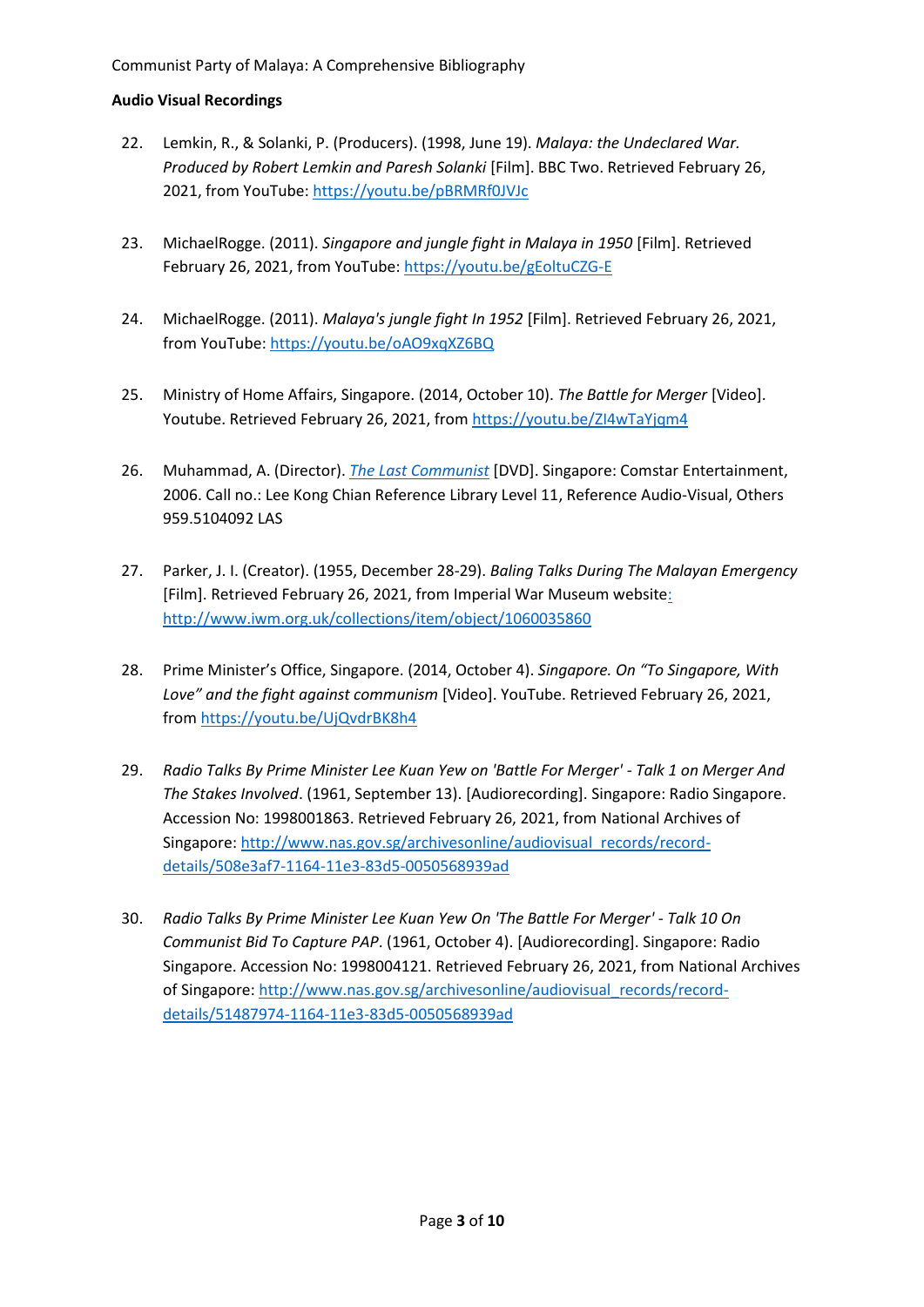- 31. *Radio Talks By Prime Minister Lee Kuan Yew On 'The Battle For Merger' - Talk 11 On Communists Turn On The Heat*. (1961, October 6). [Audiorecording]. Singapore: Radio Singapore. Accession No: 1998004122. Retrieved February 26, 2021, from National Archives of Singapore: [http://www.nas.gov.sg/archivesonline/audiovisual\\_records/record](http://www.nas.gov.sg/archivesonline/audiovisual_records/record-details/51488f95-1164-11e3-83d5-0050568939ad)[details/51488f95-1164-11e3-83d5-0050568939ad](http://www.nas.gov.sg/archivesonline/audiovisual_records/record-details/51488f95-1164-11e3-83d5-0050568939ad)
- 32. *Radio Talks By Prime Minister Lee Kuan Yew On 'The Battle For Merger' - Talk 12 On A New Nation Through Merger*. (1961,October 9). [Audiorecording]. Singapore: Radio Singapore. Accession No: 1998004124. Retrieved February 26, 2021, from National Archives of Singapore: [http://www.nas.gov.sg/archivesonline/audiovisual\\_records/record](http://www.nas.gov.sg/archivesonline/audiovisual_records/record-details/5148bca8-1164-11e3-83d5-0050568939ad)[details/5148bca8-1164-11e3-83d5-0050568939ad](http://www.nas.gov.sg/archivesonline/audiovisual_records/record-details/5148bca8-1164-11e3-83d5-0050568939ad)
- 33. *Radio Talks By Prime Minister Lee Kuan Yew On 'The Battle For Merger' - Talk 2 On The Communist Challenge*. (1961, September 15). [Audiorecording]. Singapore: Radio Singapore. Accession No: 1998001864. Retrieved February 26, 2021, from National Archives of Singapore: [http://www.nas.gov.sg/archivesonline/audiovisual\\_records/record](http://www.nas.gov.sg/archivesonline/audiovisual_records/record-details/508e51ca-1164-11e3-83d5-0050568939ad)[details/508e51ca-1164-11e3-83d5-0050568939ad](http://www.nas.gov.sg/archivesonline/audiovisual_records/record-details/508e51ca-1164-11e3-83d5-0050568939ad)
- 34. *Radio Talks By Prime Minister Lee Kuan Yew On 'The Battle For Merger' - Talk 3 On How The Communists Operate*. (1961, September 18). [Audiorecording]. Singapore: Radio Singapore. Accession No: 1997019712. Retrieved February 26, 2021, from National Archives of Singapore: [http://www.nas.gov.sg/archivesonline/audiovisual\\_records/record](http://www.nas.gov.sg/archivesonline/audiovisual_records/record-details/4cb628c5-1164-11e3-83d5-0050568939ad)[details/4cb628c5-1164-11e3-83d5-0050568939ad](http://www.nas.gov.sg/archivesonline/audiovisual_records/record-details/4cb628c5-1164-11e3-83d5-0050568939ad)
- 35. *Radio Talks By Prime Minister Lee Kuan Yew On 'The Battle For Merger' - Talk 4 On A Lesson For Socialists*. (1961, September 20). [Audiorecording]. Singapore: Radio Singapore. Accession No: 1998004105. Retrieved February 26, 2021, from National Archives of Singapore: [http://www.nas.gov.sg/archivesonline/audiovisual\\_records/record](http://www.nas.gov.sg/archivesonline/audiovisual_records/record-details/51461b94-1164-11e3-83d5-0050568939ad)[details/51461b94-1164-11e3-83d5-0050568939ad](http://www.nas.gov.sg/archivesonline/audiovisual_records/record-details/51461b94-1164-11e3-83d5-0050568939ad)
- 36. *Radio Talks By Prime Minister Lee Kuan Yew On 'The Battle For Merger' - Talk 5 On Envoy From The Underground*. (1961, September 22). [Audiorecording]. Singapore: Radio Singapore. Accession No: 1998001870. Retrieved February 26, 2021, from National Archives of Singapore: [http://www.nas.gov.sg/archivesonline/audiovisual\\_records/record](http://www.nas.gov.sg/archivesonline/audiovisual_records/record-details/508ec6cb-1164-11e3-83d5-0050568939ad)[details/508ec6cb-1164-11e3-83d5-0050568939ad](http://www.nas.gov.sg/archivesonline/audiovisual_records/record-details/508ec6cb-1164-11e3-83d5-0050568939ad)
- 37. *Radio Talks By Prime Minister Lee Kuan Yew On 'The Battle For Merger' - Talk 6 On Communist Plan For Expansion*. (1961, September 25). [Audiorecording]. Singapore: Radio Singapore. Accession No: 1998004109. Retrieved February 26, 2021, from National Archives of Singapore: [http://www.nas.gov.sg/archivesonline/audiovisual\\_records/record](http://www.nas.gov.sg/archivesonline/audiovisual_records/record-details/514674c5-1164-11e3-83d5-0050568939ad)[details/514674c5-1164-11e3-83d5-0050568939ad](http://www.nas.gov.sg/archivesonline/audiovisual_records/record-details/514674c5-1164-11e3-83d5-0050568939ad)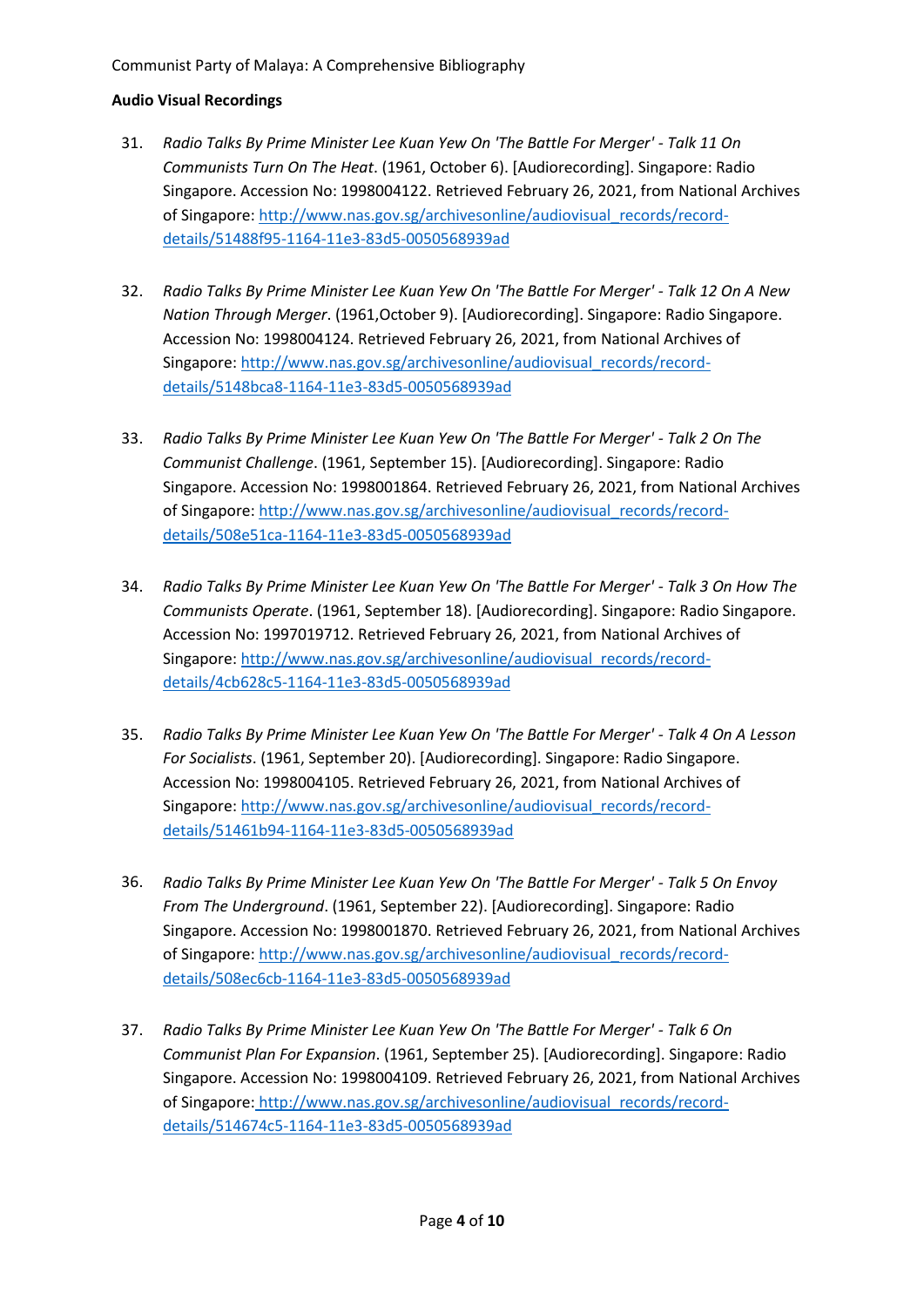- 38. *Radio Talks By Prime Minister Lee Kuan Yew On 'The Battle For Merger' - Talk 7 On The British Plot*. (1961, September 27). [Audiorecording]. Singapore: Radio Singapore. Accession No: 1998004113. Retrieved February 26, 2021, from National Archives of Singapore: [http://www.nas.gov.sg/archivesonline/audiovisual\\_records/record-details/5147bbc7-1164-](http://www.nas.gov.sg/archivesonline/audiovisual_records/record-details/5147bbc7-1164-11e3-83d5-0050568939ad) [11e3-83d5-0050568939ad](http://www.nas.gov.sg/archivesonline/audiovisual_records/record-details/5147bbc7-1164-11e3-83d5-0050568939ad)
- 39. *Radio Talks By Prime Minister Lee Kuan Yew On 'The Battle For Merger' - Talk 8 On The Communist Paradox*. (1961, September 29). [Audiorecording]. Singapore: Radio Singapore. Accession No: 1998001872. Retrieved February 26, 2021, from National Archives of Singapore: [http://www.nas.gov.sg/archivesonline/audiovisual\\_records/record](http://www.nas.gov.sg/archivesonline/audiovisual_records/record-details/508eeee2-1164-11e3-83d5-0050568939ad)[details/508eeee2-1164-11e3-83d5-0050568939ad](http://www.nas.gov.sg/archivesonline/audiovisual_records/record-details/508eeee2-1164-11e3-83d5-0050568939ad)
- 40. *Radio Talks By Prime Minister Lee Kuan Yew On 'The Battle For Merger' - Talk 9 On The Open Argument.* (1961, October 2). [Audiorecording]. Singapore: Radio Singapore. Accession No: 1998004119. Retrieved February 26, 2021, from National Archives of Singapore: [http://www.nas.gov.sg/archivesonline/audiovisual\\_records/record](http://www.nas.gov.sg/archivesonline/audiovisual_records/record-details/51484d30-1164-11e3-83d5-0050568939ad)[details/51484d30-1164-11e3-83d5-0050568939ad](http://www.nas.gov.sg/archivesonline/audiovisual_records/record-details/51484d30-1164-11e3-83d5-0050568939ad)
- 41. *Rahim Noor recalls role in ending insurgency problem posed by the Communist Party of Malaya*. (2020, August). [Video]. Dailymotion. Retrieved February 26, 2021, from <https://www.dailymotion.com/video/x7vkavf>
- 42. Rashad, A. (Host). (2019, December 2). *Following The Tracks Of Communists* [Podcast]. Malaysia: BFM 89.9. Retrieved February 26, 2021, from [https://www.bfm.my/podcast/evening-edition/evening-edition/following-the-tracks-of](https://www.bfm.my/podcast/evening-edition/evening-edition/following-the-tracks-of-communists)**[communists](https://www.bfm.my/podcast/evening-edition/evening-edition/following-the-tracks-of-communists)**
- 43. Sparrow, P. (2010, October 29). *The Forgotten War in Malaya* [Video]. YouTube. Retrieved February 26, 2021, from <https://youtu.be/LP3p10Scx4A>
- 44. *Tan Sri Rahim Noor On Chin Peng And The Hat Yai Peace Accord*. (2013, September 20). [Podcast]. Malaysia: BFM 89.9. Retrieved February 26, 2021, from [https://www.bfm.my/podcast/evening-edition/evening-edition/tan-sri-rahim-noor-chin](https://www.bfm.my/podcast/evening-edition/evening-edition/tan-sri-rahim-noor-chin-peng-hat-yai-peace-accord-communist-party-of-malaysia)[peng-hat-yai-peace-accord-communist-party-of-malaysia](https://www.bfm.my/podcast/evening-edition/evening-edition/tan-sri-rahim-noor-chin-peng-hat-yai-peace-accord-communist-party-of-malaysia)
- 45. Tan, P. P. (Director). (2013). *To Singapore, with Love* [Film].
- 46. Television Corporation of Singapore (TCS). (1956, April 2). *Newstalk by Tunku Abdul Rahman* [Radio recording]. Singapore: Radio Malaya. Accession No. 1997019632. Retrieved February 26, 2021, from National Archives of Singapore website: [https://www.nas.gov.sg/archivesonline/audiovisual\\_records/record-details/4cafdfcc-1164-](https://www.nas.gov.sg/archivesonline/audiovisual_records/record-details/4cafdfcc-1164-11e3-83d5-0050568939ad) [11e3-83d5-0050568939ad](https://www.nas.gov.sg/archivesonline/audiovisual_records/record-details/4cafdfcc-1164-11e3-83d5-0050568939ad)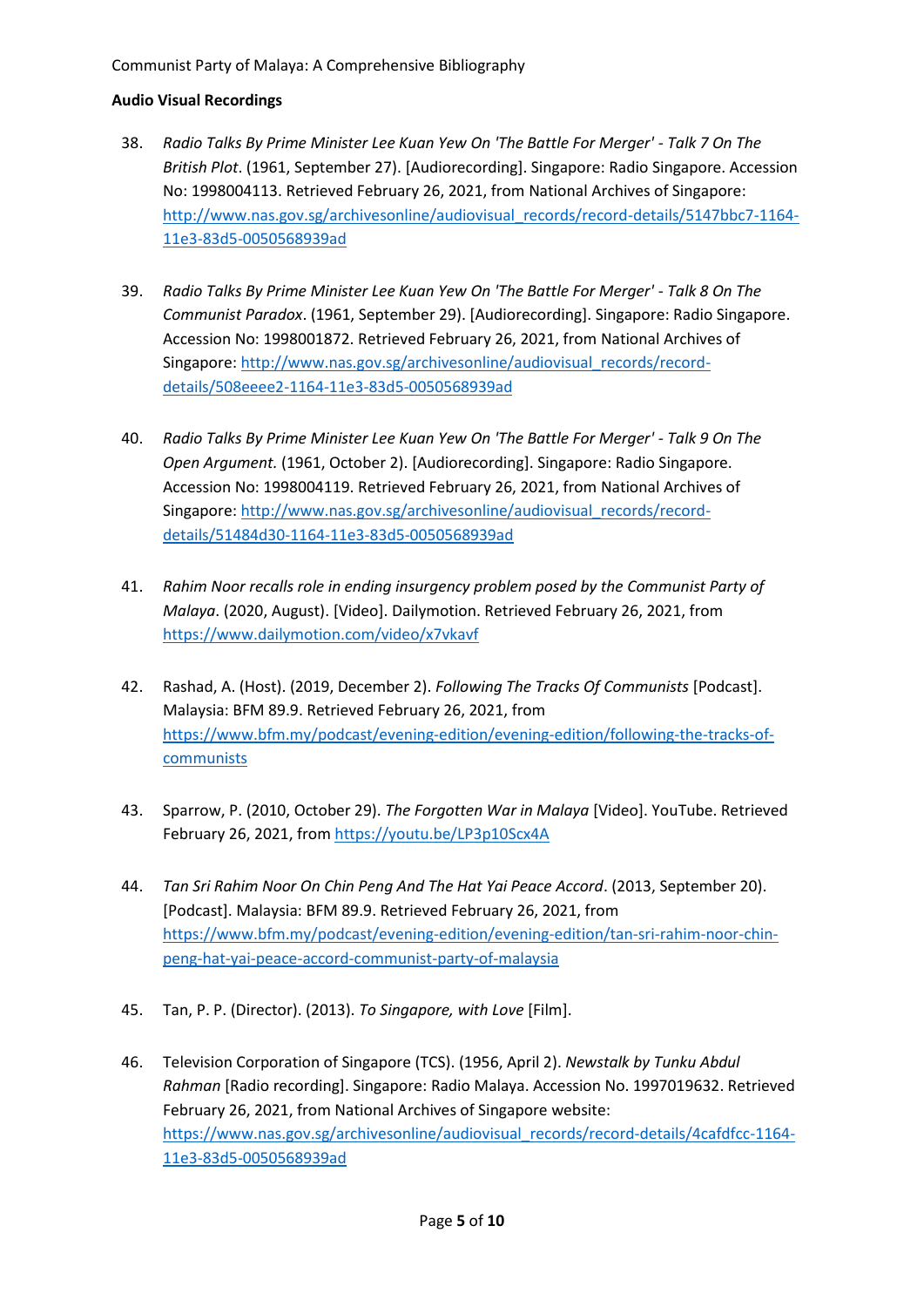- 47. Television Corporation of Singapore. (1963, April 1). *History of Malaysian Territories: Japanese Occupation And Post War Malaya, 1941-1948* [Audio recording]. Singapore: Radio Singapore. Accession No: 1998004336. Retrieved February 26, 2021, from National Archives of Singapore: [https://www.nas.gov.sg/archivesonline/audiovisual\\_records/record](https://www.nas.gov.sg/archivesonline/audiovisual_records/record-details/5163e008-1164-11e3-83d5-0050568939ad)[details/5163e008-1164-11e3-83d5-0050568939ad](https://www.nas.gov.sg/archivesonline/audiovisual_records/record-details/5163e008-1164-11e3-83d5-0050568939ad)
- 48. Television Corporation of Singapore (TCS). (1984, June 19). *Pre-University Seminar 1984 On 'The Birth Of A Nation - Singapore In The 50s' at The Nanyang Technological University: Journalist Dennis Bloodworth (1)* [Audio recording]. Singapore: Singapore Broadcasting Corporation Series. Accession No.: 1997025396. Retrieved February 26, 2021, from National Archives of Singapore website: [https://www.nas.gov.sg/archivesonline/audiovisual\\_records/record-details/4e85c6f0-](https://www.nas.gov.sg/archivesonline/audiovisual_records/record-details/4e85c6f0-1164-11e3-83d5-0050568939ad) [1164-11e3-83d5-0050568939ad](https://www.nas.gov.sg/archivesonline/audiovisual_records/record-details/4e85c6f0-1164-11e3-83d5-0050568939ad)
- 49. Television Corporation of Singapore (TCS). (1984, September 25). *Dr Goh Keng Swee's Speech At The Establishment Dinner* [Audio recording]. Singapore: Singapore Broadcasting Corporation Series. Accession No.: 1997025565. Retrieved February 26, 2021, from National Archives of Singapore website: [https://www.nas.gov.sg/archivesonline/audiovisual\\_records/record-details/4e93c109-](https://www.nas.gov.sg/archivesonline/audiovisual_records/record-details/4e93c109-1164-11e3-83d5-0050568939ad) [1164-11e3-83d5-0050568939ad](https://www.nas.gov.sg/archivesonline/audiovisual_records/record-details/4e93c109-1164-11e3-83d5-0050568939ad)
- 50. The Straits Times. (2018, May 4). *Shanmugam and historian Thum Ping Tjin debate Operation Coldstore (Part 1)* [Video]. Youtube. Retrieved February 26, 2021, from <https://youtu.be/jMqx3tEdOKU>
- 51. The Straits Times. (2018, March 29). *Shanmugam and historian Thum Ping Tjin debate Operation Coldstore (Part 2)* [Video]. Youtube. Retrieved February 26, 2021, from [https://youtu.be/elVdVrWQz3o.](https://youtu.be/elVdVrWQz3o)
- 52. The Straits Times. (2018, May 4). *Shanmugam and historian Thum Ping Tjin debate Operation Coldstore (Part 3)* [Video]. Youtube. Retrieved February 26, 2021, from [https://youtu.be/qTnb1gcS2vU.](https://youtu.be/qTnb1gcS2vU)
- 53. The Straits Times. (2018, May 4). *Shanmugam and Historian Thum Ping Tjin Debate Operation Coldstore (Part 4)* [Video]. Youtube. Retrieved February 26, 2021, from [https://youtu.be/dIySUxd91d4.](https://youtu.be/dIySUxd91d4)
- 54. TheOnlineCitizen (TOC). (2011, July 19). *Book Launch of The May 13 Generation & The Mighty Wave - speech by Dr. Hong Lysa* [Video]. Youtube. Retrieved February 26, 2021, from [https://youtu.be/WyoKctg\\_0AU.](https://youtu.be/WyoKctg_0AU)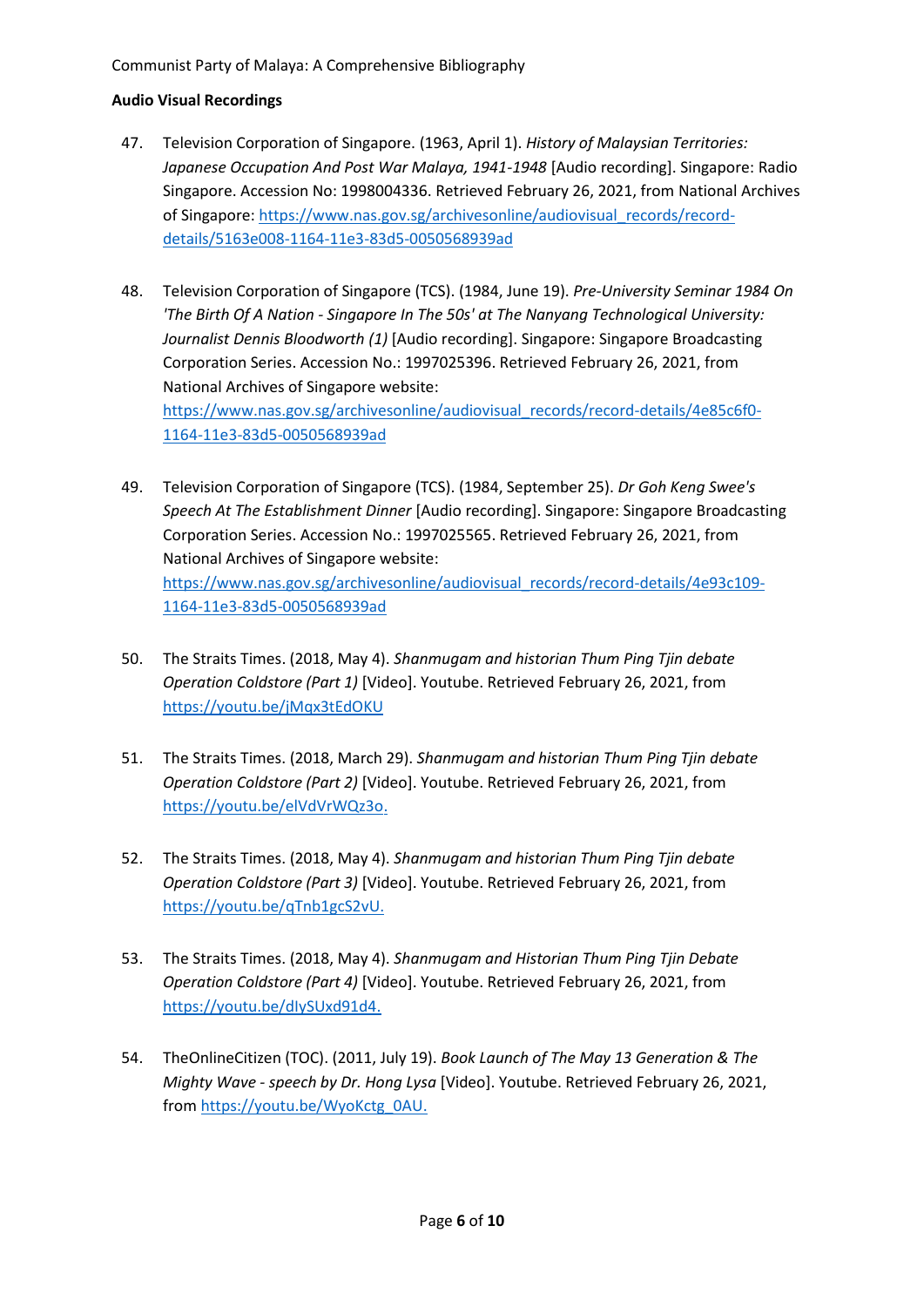- 55. TheOnlineCitizen (TOC). (2013, September 26). *Exiled Singapore Politician - Wong Soon Fong* [Video]. Youtube. Retrieved February 26, 2021, from [https://youtu.be/17UR\\_xHJ9Ac.](https://youtu.be/17UR_xHJ9Ac)
- 56. TheOnlineCitizen (TOC). (2013, November 16). *The 1963 Operation Coldstore in Singapore - Dr. Thum Ping Tjin* [Video]. Youtube. Retrieved February 26, 2021, from [https://youtu.be/GwviaaULeiY.](https://youtu.be/GwviaaULeiY)
- 57. TheOnlineCitizen (TOC). (2013, November 17). *The 1963 Operation Coldstore in Singapore - Dr. Hong Lysa* [Video]. Youtube. Retrieved February 26, 2021, from [https://youtu.be/WKlukteugO4.](https://youtu.be/WKlukteugO4)
- 58. TheOnlineCitizen (TOC). (2013, November 18). *The 1963 Operation Coldstore in Singapore - Tan Kok Fang* [Video]. Youtube. Retrieved February 26, 2021, from <https://youtu.be/2RX9uGzoV4k>
- 59. TheOnlineCitizen (TOC). (2013, November 21). *Operation Coldstore Roundtable - Why did Dr Poh trust Lee Kuan Yew?* [Video]. Youtube. Retrieved February 26, 2021, from [https://youtu.be/YyJCOozB\\_Ek.](https://youtu.be/YyJCOozB_Ek)
- 60. TheOnlineCitizen (TOC). (2013, November 21). *The 1963 Operation Coldstore in Singapore - Poh Soo Kai* [Video]. Youtube. Retrieved February 26, 2021, from <https://youtu.be/Ntfats1da4I>
- 61. TheOnlineCitizen (TOC). (2016, February 14). *Book Launch of "Living in a Time of Deception" - Dr Poh Soo Kai* [Video]. Youtube. Retrieved February 26, 2021, from [https://youtu.be/LVRImxixTb4.](https://youtu.be/LVRImxixTb4)
- 62. TheOnlineCitizen (TOC). (2016, February 14). *Book Launch for "Living in a Time of Deception", Hong Lysa* [Video]. Youtube. Retrieved February 26, 2021, from [https://youtu.be/0FhkdJOsQgo.](https://youtu.be/0FhkdJOsQgo)
- 63. Thum, P. T. (Host). (2015, October 23). Those Dangerous, Subversive, Asian Values (Episode 10) [Podcast episode]. In *The History of Singapore*. Retrieved February 26, 2021, from <https://soundcloud.com/historysg/episode10>
- 64. Thum, P. T. (2015, September 25). Politics goes into Labour (Episode 7) [Podcast episode]. In *The History of Singapore*. Retrieved February 26, 2021, from <https://soundcloud.com/historysg/episode7>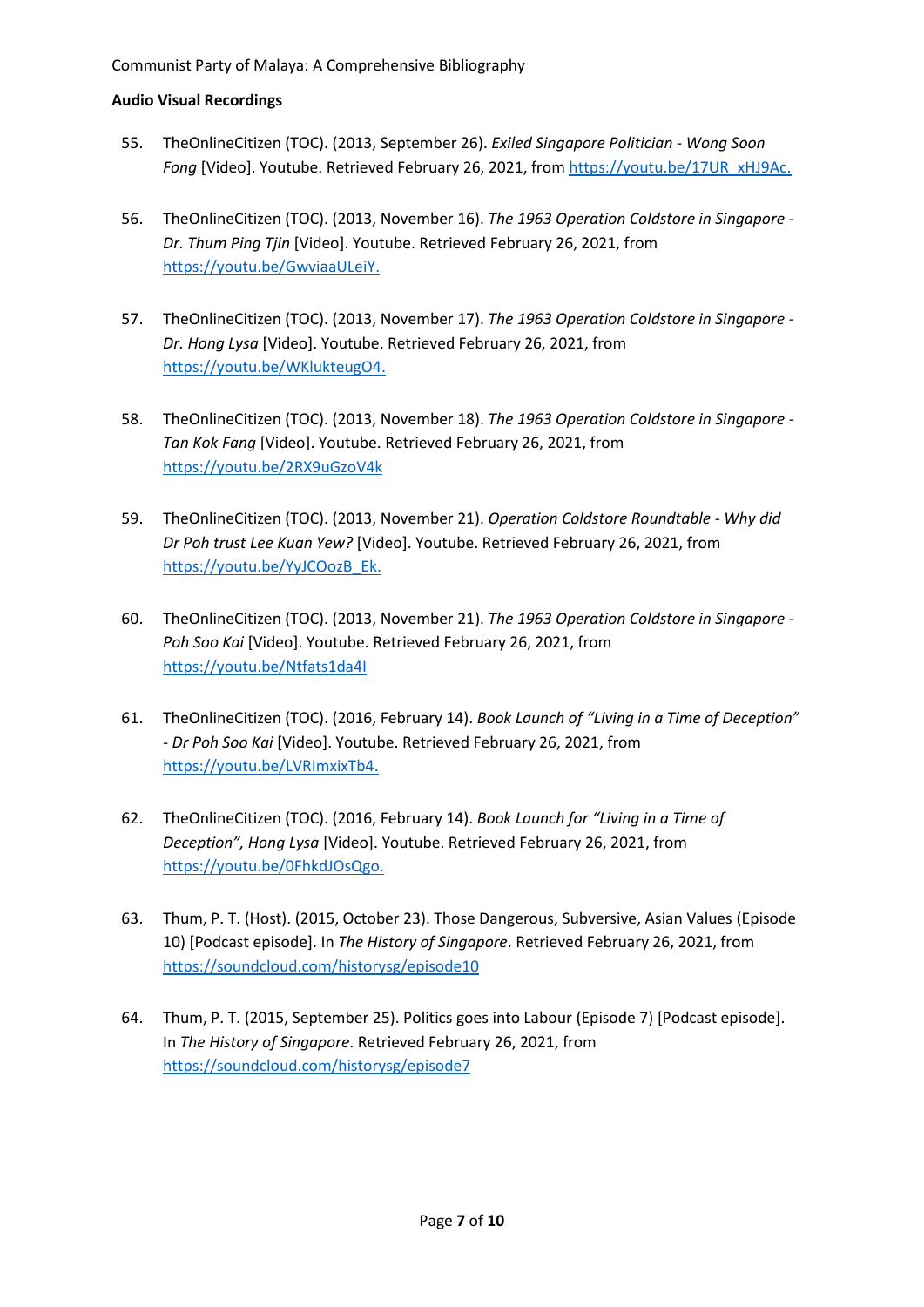- 65. Thum, P. T. (2015, October 2). Orang Cina Malaya (Episode 8) [Podcast episode]. In *The History of Singapore*. Retrieved February 26, 2021, from <https://soundcloud.com/historysg/episode8>
- 66. Thum, P. T. (2015, October 15). To the Left, to the Left, Everything you own in a box to the Left (Episode 9) [Podcast episode]. In *The History of Singapore*. Retrieved February 26, 2021, from <https://soundcloud.com/historysg/episode9>
- 67. Thum, P. T. (2015, October 30). The Enemy of My Enemy (Episode 11) [Podcast episode]. In *The History of Singapore*. Retrieved February 26, 2021, from <https://soundcloud.com/historysg/episode11>
- 68. Thum, P. T. (2015, November 6). Questions and Answers (1) (Episode 12) [Podcast episode]. In *The History of Singapore*. Retrieved February 26, 2021, from <https://soundcloud.com/historysg/episode12>
- 69. Thum, P. T. (2015, December 11). The Two Singapores (Episode 15) [Podcast episode]. In *The History of Singapore*. Retrieved February 26, 2021, from <https://soundcloud.com/historysg/episode15>
- 70. Thum, P. T. (2015, December 17). The Crowdfunded University (Episode 16) [Podcast episode]. In *The History of Singapore*. Retrieved February 26, 2021, from <https://soundcloud.com/historysg/episode16>
- 71. Thum, P. T. (2016, January 7). IndoctriNation (Episode 17) [Podcast episode]. In *The History of Singapore*. Retrieved February 26, 2021, from <https://soundcloud.com/historysg/episode17>
- 72. Thum, P. T. (2016, January 15). The Riot Squad Brutally Beats Up A Group of Unarmed Students on 13 May 1954 Incident (Episode 18) [Podcast episode]. In *The History of Singapore*. Retrieved February 26, 2021, from <https://soundcloud.com/historysg/episode18>
- 73. Thum, P. T. (2016, January 21). A Force Awakens (Episode 19) [Podcast episode]. In *The History of Singapore*. Retrieved February 26, 2021, from <https://soundcloud.com/historysg/episode19>
- 74. Thum, P. T. (2016, February 5). The Hock Lee Bus Litmus Test (Episode 21) [Podcast episode]. In *The History of Singapore*. Retrieved February 26, 2021, from <https://soundcloud.com/historysg/episode21>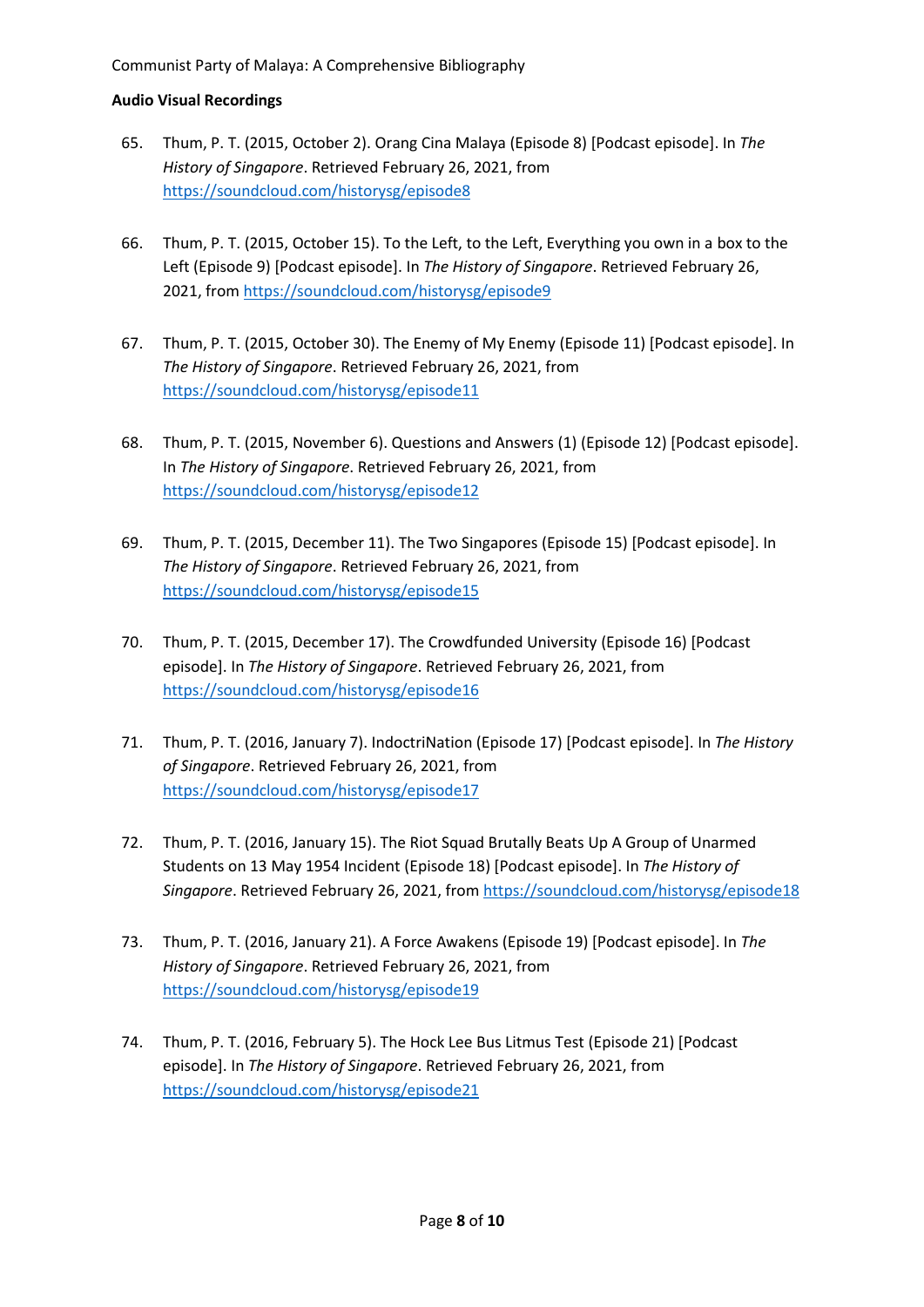- 75. Thum, P. T. (2016, February 12). de Tocqueville in Singapore (Episode 22) [Podcast episode]. In *The History of Singapore*. Retrieved February 26, 2021, from <https://soundcloud.com/historysg/episode22>
- 76. Thum, P. T. (2016, February 19). Living in a Time of Deception (Episode 23) [Podcast episode]. In *The History of Singapore*. Retrieved February 26, 2021, from <https://soundcloud.com/historysg/episode23>
- 77. Thum, P. T. (2016, March 18). Questions and Answers II (Episode 25) [Podcast episode]. In *The History of Singapore*. Retrieved February 26, 2021, from <https://soundcloud.com/historysg/episode25>
- 78. Thum, P. T. (2016, May 20). Pah Mata (Episode 30) [Podcast episode]. In *The History of Singapore*. Retrieved February 26, 2021, from <https://soundcloud.com/historysg/episode30>
- 79. Thum, P. T. (2016, July 1). The Turning Point (Episode 35) [Podcast episode]. In *The History of Singapore*. Retrieved February 26, 2021, from <https://m.soundcloud.com/historysg/episode35>
- 80. Thum, P. T. (2016, July 8). Winning's Easy. Governing's Harder (Episode 36) [Podcast episode]. In *The History of Singapore*. Retrieved February 26, 2021, from <https://m.soundcloud.com/historysg/episode36>
- 81. Thum, P. T. (2016, July 15). The Nature of Colonialism (Episode 37) [Podcast episode]. In *The History of Singapore*. Retrieved February 26, 2021, from <https://m.soundcloud.com/historysg/episode37>
- 82. Thum, P. T. (2016, July 22). Pride Cometh Before The Fall (Episode 38) [Podcast episode]. In *The History of Singapore*. Retrieved February 26, 2021, from <https://m.soundcloud.com/historysg/episode38>
- 83. Thum, P. T. (2016, August 5). The Mercy of the Tunku (Episode 40) [Podcast episode]. In *The History of Singapore*. Retrieved February 26, 2021, from <https://m.soundcloud.com/historysg/episode40>
- 84. Thum, P. T. (2016, August 26). Operation Coldstore I: The Night of Long Knives (Episode 43) [Podcast episode]. In *The History of Singapore*. Retrieved February 26, 2021, from [https://thehistoryofsingapore.com/2016/08/26/episode-43-operation-coldstore-i-the](https://thehistoryofsingapore.com/2016/08/26/episode-43-operation-coldstore-i-the-night-of-long-knives/)[night-of-long-knives/](https://thehistoryofsingapore.com/2016/08/26/episode-43-operation-coldstore-i-the-night-of-long-knives/)